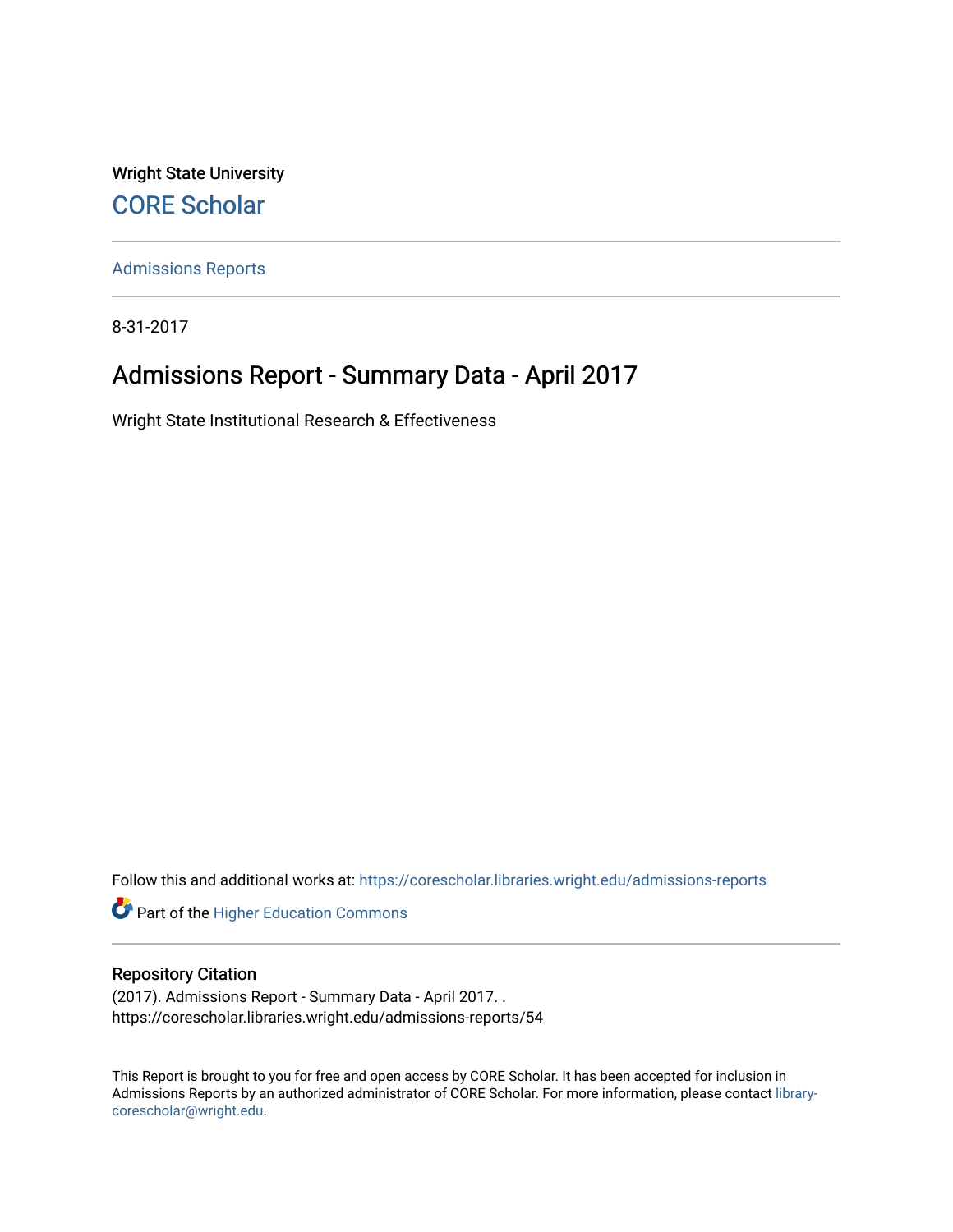### **Wright State University FALL SEMESTER MATRICULATION Summary Report as of April 30**

|                                       |             | <b>Fall Semester 2015</b>                  |                   |        |                |                               | Fall Semester 2016 |        |                   |                | Fall Semester 2017            |                   |
|---------------------------------------|-------------|--------------------------------------------|-------------------|--------|----------------|-------------------------------|--------------------|--------|-------------------|----------------|-------------------------------|-------------------|
|                                       |             |                                            | ODHE 14th Day     |        |                |                               | ODHE 14th Day      |        |                   |                |                               |                   |
|                                       | <b>APPS</b> | <b>ADMITS</b>                              | <b>ENROLLMENT</b> |        | <b>APPS</b>    | <b>ADMITS</b>                 | <b>ENROLLMENT</b>  |        | <b>Enrollment</b> | <b>APPS</b>    | <b>ADMITS</b>                 | <b>Enrollment</b> |
|                                       |             | as of April 30 as of April 30 No. Enrolled |                   | Yield* |                | as of April 30 as of April 30 | Enrolled           | Yield* | as of April 30    | as of April 30 | as of April 30 as of April 30 |                   |
| New Undergraduate, Dayton Campus      | 8,467       | 5,707                                      | 4,128             | 49.8%  | 8,792          | 5,648                         | 3,947              | 48.1%  | 213               | 8,355          | 5,986                         | 275               |
| New Undergraduate, Lake Campus        | 631         | 366                                        | 515               | 71.8%  | 598            | 356                           | 545                | 74.4%  | 16                | 751            | 544                           | 44                |
| New Graduate                          | 3,703       | 1,413                                      | 1,395             | 55.9%  | 3,547          | 1,380                         | 1,101              | 47.9%  | 231               | 2,575          | 998                           | 196               |
| <b>Grand Total</b>                    | 12,801      | 7,486                                      | 6,038             | 52.5%  | 12,937         | 7,384                         | 5,593              | 49.8%  | 460               | 11,681         | 7,528                         | 515               |
|                                       |             |                                            |                   |        |                |                               |                    |        |                   |                |                               |                   |
| Dayton Campus**                       |             |                                            |                   |        |                |                               |                    |        |                   |                |                               |                   |
| New First Time Direct from HS         | 6,118       | 4,649                                      | 2,251             | 44.8%  | 6,535          | 4,764                         | 2,162              | 40.7%  | 26                | 5,916          | 4,820                         | 25                |
| Other 1st Time Out HS More 1Yr        | 180         | 97                                         | 102               | 56.0%  | 190            | 82                            | 109                | 57.4%  | 4                 | 175            | 118                           | $\overline{4}$    |
| Transfer                              | 1,289       | 663                                        | 965               | 65.6%  | 1,127          | 458                           | 900                | 67.5%  | 141               | 979            | 555                           | 158               |
| Readmit                               | 178         | 111                                        | 295               | 66.7%  | 156            | 92                            | 214                | 61.7%  | 28                | 154            | 101                           | 41                |
| HS Post Secondary/College Credit Plus | 238         | 9                                          | 346               | 50.1%  | 502            | 139                           | 482                | 65.3%  | 14                | 956            | 328                           | 46                |
| International                         | 464         | 178                                        | 169               | 35.4%  | 281            | 113                           | 77                 | 26.9%  | $\mathbf{0}$      | 168            | 64                            | -1                |
| Transients                            |             |                                            |                   |        | $\overline{1}$ |                               | 3                  | 70.0%  |                   | $\overline{7}$ |                               |                   |
| <b>Total Dayton Campus</b>            | 8,467       | 5,707                                      | 4,128             | 49.8%  | 8,791          | 5,648                         | 3,947              | 48.1%  | 213               | 8,355          | 5,986                         | 275               |
|                                       |             |                                            |                   |        |                |                               |                    |        |                   |                |                               |                   |
| <b>Lake Campus</b>                    |             |                                            |                   |        |                |                               |                    |        |                   |                |                               |                   |
| New First Time Direct from HS         | 339         | 270                                        | 238               | 69.0%  | 349            | 265                           | 243                | 68.6%  | 8                 | 456            | 390                           | 14                |
| Other 1st Time Out HS More 1Yr        | 22          | 15                                         | 26                | 72.2%  | 26             | 10                            | 43                 | 70.5%  | $\mathbf{0}$      | 33             | 21                            | 3                 |
| Transfer                              | 60          | 21                                         | 60                | 70.6%  | 55             | 18                            | 66                 | 70.2%  | $\overline{2}$    | 80             | 42                            | 15                |
| Readmit                               | 27          | 24                                         | 31                | 64.6%  | 15             | 9                             | 22                 | 57.9%  | 5                 | 17             | 16                            | 11                |
| HS Post Secondary/College Credit Plus | 183         | 36                                         | 160               | 78.8%  | 153            | 54                            | 171                | 92.4%  | $\mathbf{1}$      | 164            | 75                            |                   |
| Transients                            |             |                                            |                   |        |                |                               |                    |        |                   |                |                               |                   |
| <b>Total Lake Campus</b>              | 631         | 366                                        | 515               | 71.8%  | 598            | 356                           | 545                | 74.4%  | 16                | 751            | 544                           | 44                |
|                                       |             |                                            |                   |        |                |                               |                    |        |                   |                |                               |                   |
| <b>Graduate/Professional</b>          |             |                                            |                   |        |                |                               |                    |        |                   |                |                               |                   |
| International                         | 2,621       | 869                                        | 464               | 36.0%  | 2,421          | 828                           | 240                | 20.7%  | 6                 | 1,391          | 427                           | 5                 |
| Domestic                              | 1,082       | 544                                        | 931               | 77.1%  | 1,126          | 552                           | 861                | 75.8%  | 225               | 1,184          | 571                           | 191               |
| <b>Total Graduate</b>                 | 3,703       | 1,413                                      | 1.395             | 55.9%  | 3,547          | 1,380                         | 1.101              | 47.9%  | 231               | 2,575          | 998                           | 196               |

*\*Yield = OBR 14th Day Enrollment / OBR 14th Day Admits*

*\*\*International counts are removed from all student populations and reported separately; data will not match other reports*

*Boonshoft School of Medicine Medical students are not included*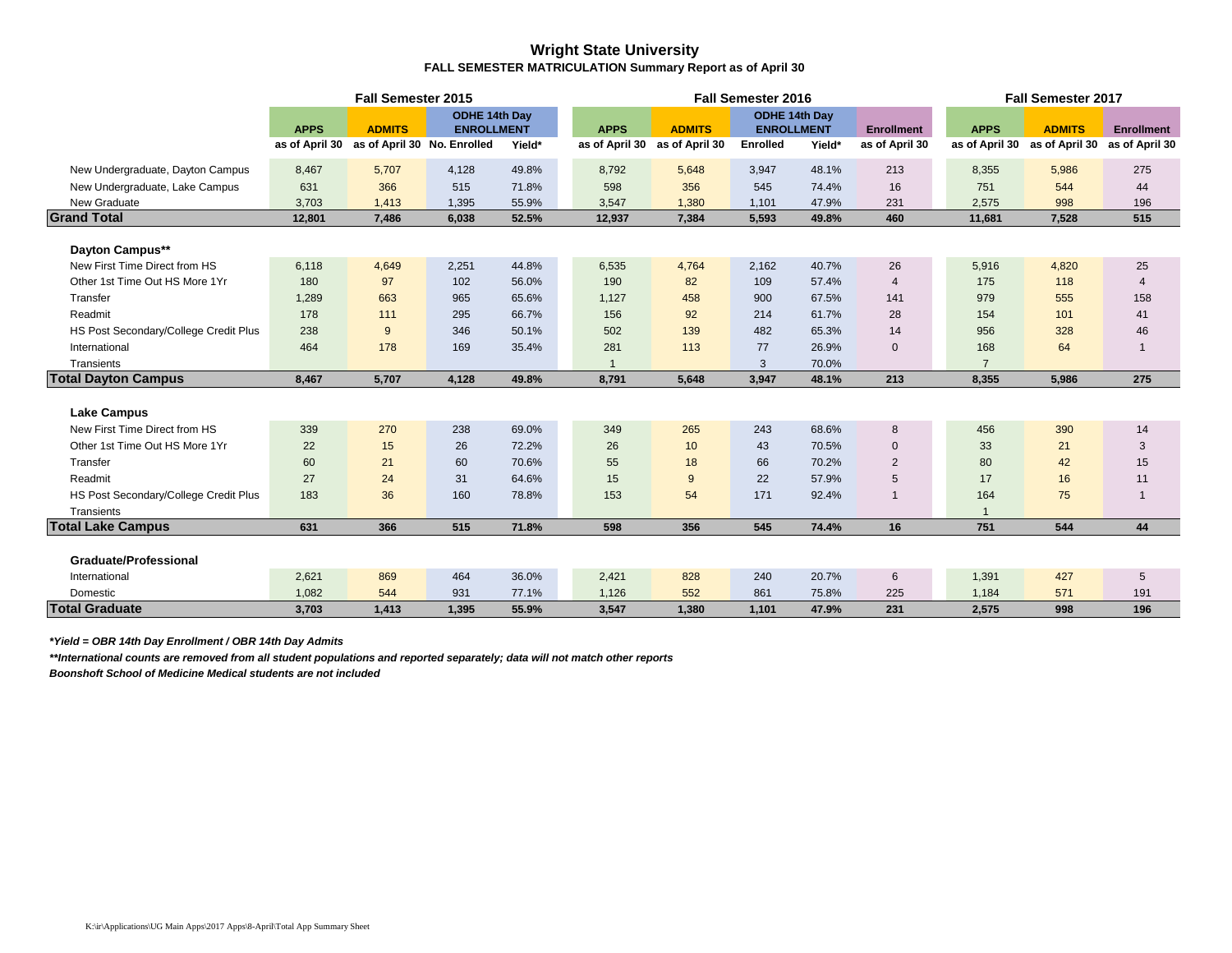# **Wright State University FALL SEMESTER** *Application* **Summary Report as of April 30**

|                                         | <b>Fall Semester</b><br>2015 | <b>Fall Semester</b><br>2016 | <b>Fall Semester</b><br>2017 |                | <b>Difference</b><br>2016-2017 |
|-----------------------------------------|------------------------------|------------------------------|------------------------------|----------------|--------------------------------|
|                                         | as of April 30               | as of April 30               | as of April 30               | #              | $\frac{9}{6}$                  |
| Applications                            |                              |                              |                              |                |                                |
| Undergraduate, Dayton Campus            | 8,467                        | 8,792                        | 8,355                        | $-437$         | $-5.0%$                        |
| Undergraduate, Lake Campus              | 631                          | 598                          | 751                          | 153            | 25.6%                          |
| Graduate                                | 3,703                        | 3,547                        | 2,575                        | $-972$         | $-27.4%$                       |
| <b>Total Applications</b>               | 12,801                       | 12,937                       | 11,681                       | $-1,256$       | $-9.7%$                        |
|                                         |                              |                              |                              |                |                                |
| Dayton Campus*                          |                              |                              |                              |                |                                |
| New First Time Direct from HS           | 6,118                        | 6,535                        | 5,916                        | $-619$         | $-9.5%$                        |
| Other 1st Time Out HS More 1Yr          | 180                          | 190                          | 175                          | $-15$          | $-7.9%$                        |
| Transfer                                | 1,289                        | 1,127                        | 979                          | $-148$         | $-13.1%$                       |
| Readmit                                 | 178                          | 156                          | 154                          | $-2$           | $-1.3%$                        |
| HS Post Secondary/College Credit Plus   | 238                          | 502                          | 956                          | 454            | 90.4%                          |
| International                           | 464                          | 281                          | 168                          | $-113$         | $-40.2%$                       |
| Transient                               |                              | 1                            | $\overline{7}$               | 6              | 600.0%                         |
| <b>Total Dayton Campus Applications</b> | 8,467                        | 8,792                        | 8,355                        | $-437$         | $-5.0%$                        |
| <b>Lake Campus</b>                      |                              |                              |                              |                |                                |
| New First Time Direct from HS           | 339                          | 349                          | 456                          | 107            | 30.7%                          |
| Other 1st Time Out HS More 1Yr          | 22                           | 26                           | 33                           | $\overline{7}$ | 26.9%                          |
| Transfer                                | 60                           | 55                           | 80                           | 25             | 45.5%                          |
| Readmit                                 | 27                           | 15                           | 17                           | $\overline{c}$ | 13.3%                          |
| HS Post Secondary/College Credit Plus   | 183                          | 153                          | 164                          | 11             | 7.2%                           |
| Transient                               |                              |                              | 1                            | 1              |                                |
| <b>Total Lake Campus Applications</b>   | 631                          | 598                          | 751                          | 153            | 25.6%                          |
|                                         |                              |                              |                              |                |                                |
| <b>Graduate/Professional</b>            |                              |                              |                              |                |                                |
| International                           | 2,621                        | 2,421                        | 1,391                        | $-1,030$       | $-42.5%$                       |
| Domestic                                | 1,082                        | 1,126                        | 1,184                        | 58             | 5.2%                           |
| <b>Total Graduate Applications</b>      | 3,703                        | 3,547                        | 2,575                        | $-972$         | $-27.4%$                       |

*\*International counts are removed from all student populations and reported separately; data will not match other reports Boonshoft School of Medicine Medical students are not included*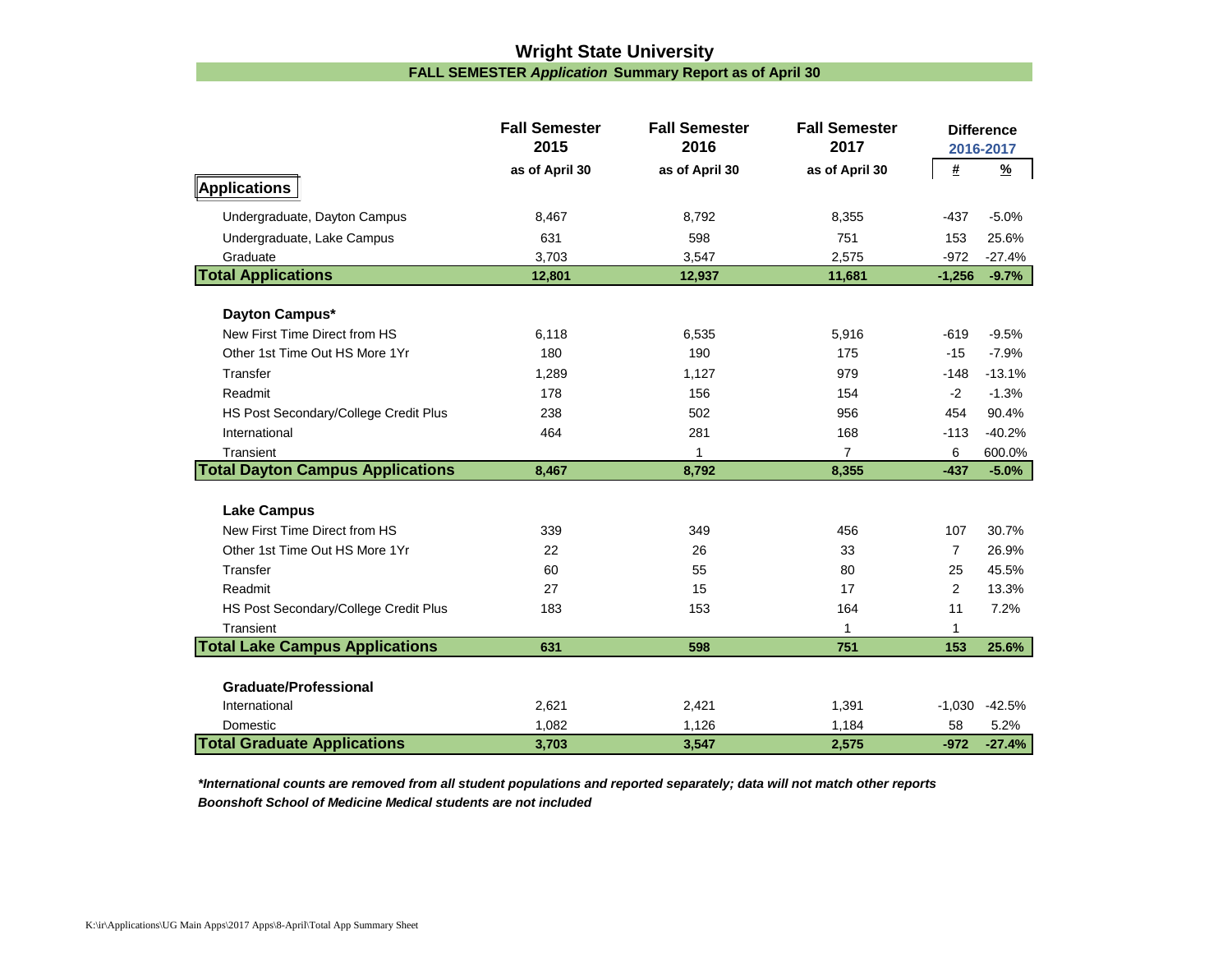# **Wright State University FALL SEMESTER** *Admitted* **Summary Report as of April 30**

|                                       | <b>Fall Semester</b> | <b>Fall Semester</b> | <b>Fall Semester</b> |                | <b>Difference</b> |
|---------------------------------------|----------------------|----------------------|----------------------|----------------|-------------------|
|                                       | 2015                 | 2016                 | 2017                 |                | 2016-2017         |
|                                       | as of April 30       | as of April 30       | as of April 30       | $\pmb{\#}$     | $\frac{9}{2}$     |
| <b>Admits</b>                         |                      |                      |                      |                |                   |
| Undergraduate, Dayton Campus          | 5,707                | 5,648                | 5,986                | 338            | 6.0%              |
| Undergraduate, Lake Campus            | 366                  | 356                  | 544                  | 188            | 52.8%             |
| Graduate                              | 1,413                | 1,380                | 998                  | $-382$         | $-27.7%$          |
| <b>Total Admits</b>                   | 7,486                | 7,384                | 7,528                | 144            | 2.0%              |
| Dayton Campus*                        |                      |                      |                      |                |                   |
| New First Time Direct from HS         | 4,649                | 4,764                | 4,820                | 56             | 1.2%              |
| Other 1st Time Out HS More 1Yr        | 97                   | 82                   | 118                  | 36             | 43.9%             |
| Transfer                              | 663                  | 458                  | 555                  | 97             | 21.2%             |
| Readmit                               | 111                  | 92                   | 101                  | 9              | 9.8%              |
| HS Post Secondary/College Credit Plus | 9                    | 139                  | 328                  | 189            | 136.0%            |
| International                         | 178                  | 113                  | 64                   | $-49$          | $-43.4%$          |
| <b>Total Dayton Campus Admits</b>     | 5,707                | 5,648                | 5,986                | 338            | 6.0%              |
| <b>Lake Campus</b>                    |                      |                      |                      |                |                   |
| New First Time Direct from HS         | 270                  | 265                  | 390                  | 125            | 47.2%             |
| Other 1st Time Out HS More 1Yr        | 15                   | 10                   | 21                   | 11             | 110.0%            |
| Transfer                              | 21                   | 18                   | 42                   | 24             | 133.3%            |
| Readmit                               | 24                   | 9                    | 16                   | $\overline{7}$ | 77.8%             |
| HS Post Secondary/College Credit Plus | 36                   | 54                   | 75                   | 21             | 38.9%             |
| <b>Total Lake Campus Admits</b>       | 366                  | 356                  | 544                  | 188            | 52.8%             |
|                                       |                      |                      |                      |                |                   |
| <b>Graduate/Professional</b>          |                      |                      |                      |                |                   |
| International                         | 869                  | 828                  | 427                  | $-401$         | $-48.4%$          |
| Domestic                              | 544                  | 552                  | 571                  | 19             | 3.4%              |
| <b>Total Graduate Admits</b>          | 1,413                | 1,380                | 998                  | $-382$         | $-27.7%$          |

*\*International counts are removed from all student populations and reported separately; data will not match other reports Boonshoft School of Medicine Medical students are not included*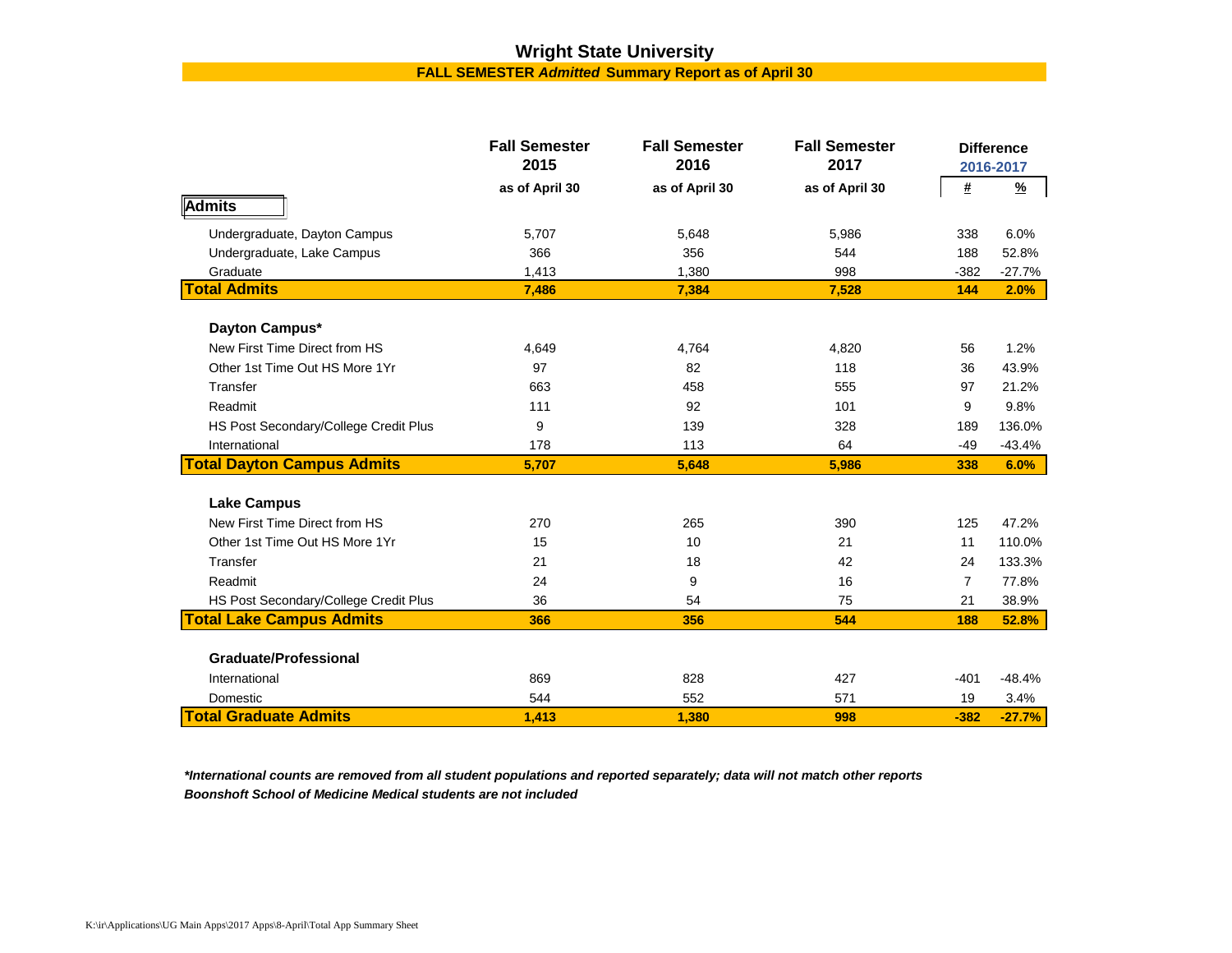# **Wright State University** *New Student Enrollment for Fall Term*

|                                         | <b>Fall Semester 2015</b> |        |         | <b>Fall Semester 2016</b> |                |         | <b>Fall 2017</b>          |
|-----------------------------------------|---------------------------|--------|---------|---------------------------|----------------|---------|---------------------------|
|                                         | <b>ODHE 14th Day</b>      |        |         | <b>ODHE 14th Day</b>      | as of April 30 |         | as of April 30<br>% 16-17 |
| Enrolled                                | No. Reg                   | Yield* | No. Reg | Yield*                    | No. Reg        | No. Reg | Change                    |
| New Undergraduate, Dayton Campus        | 4,128                     | 49.8%  | 3,947   | 48.1%                     | 213            | 275     | 29.1%                     |
| New Undergraduate, Lake Campus          | 515                       | 71.8%  | 545     | 74.4%                     | 16             | 44      | 175.0%                    |
| New Graduate                            | 1,395                     | 55.9%  | 1,101   | 47.9%                     | 231            | 196     | $-15.2%$                  |
| <b>Total New Enrolled</b>               | 6,038                     | 52.5%  | 5,593   | 49.8%                     | 460            | 515     | 12.0%                     |
| Dayton Campus**                         |                           |        |         |                           |                |         |                           |
| New First Time Direct from HS           | 2,251                     | 44.8%  | 2,162   | 40.7%                     | 26             | 25      | $-3.8%$                   |
| Other 1st Time Out HS More 1Yr          | 102                       | 56.0%  | 109     | 57.4%                     | $\overline{4}$ | 4       | 0.0%                      |
| Transfer                                | 965                       | 65.6%  | 900     | 67.5%                     | 141            | 158     | 12.1%                     |
| Readmit                                 | 295                       | 66.7%  | 214     | 61.7%                     | 28             | 41      | 46.4%                     |
| HS Post Secondary/College Credit Plus   | 346                       | 50.1%  | 482     | 65.3%                     | 14             | 46      | 228.6%                    |
| International                           | 169                       | 35.4%  | 77      | 26.9%                     |                | 1       |                           |
| Transients                              |                           |        | 3       | 70.0%                     |                |         |                           |
| <b>Total New Dayton Campus Enrolled</b> | 4,128                     | 49.8%  | 3,947   | 48.1%                     | 213            | 275     | 29.1%                     |
| <b>Lake Campus</b>                      |                           |        |         |                           |                |         |                           |
| New First Time Direct from HS           | 238                       | 69.0%  | 243     | 68.6%                     | 8              | 14      | 75.0%                     |
| Other 1st Time Out HS More 1Yr          | 26                        | 72.2%  | 43      | 70.5%                     | $\Omega$       | 3       |                           |
| Transfer                                | 60                        | 70.6%  | 66      | 70.2%                     | 2              | 15      | 650.0%                    |
| Readmit                                 | 31                        | 64.6%  | 22      | 57.9%                     | 5              | 11      | 120.0%                    |
| HS Post Secondary/College Credit Plus   | 160                       | 78.8%  | 171     | 92.4%                     | $\mathbf 1$    | 1       | 0.0%                      |
| <b>Transients</b>                       |                           |        |         |                           |                |         |                           |
| <b>Total New Lake Campus Enrolled</b>   | 515                       | 71.8%  | 545     | 74.4%                     | 16             | 44      | 175.0%                    |
| <b>Graduate/Professional</b>            |                           |        |         |                           |                |         |                           |
| New International                       | 464                       | 36.0%  | 240     | 20.7%                     | 6              | 5       | $-16.7%$                  |
| New Domestic                            | 931                       | 77.1%  | 861     | 75.8%                     | 225            | 191     | $-15.1%$                  |
| <b>Total New Graduates Enrolled</b>     | 1,395                     | 55.9%  | 1,101   | 47.9%                     | 231            | 196     | $-15.2%$                  |

*\*Yield = OBR 14th Day Enrollment / OBR 14th Day Admits*

*\*\*International counts are removed from all student populations and reported separately; data will not match other reports*

*Boonshoft School of Medicine Medical students are not included*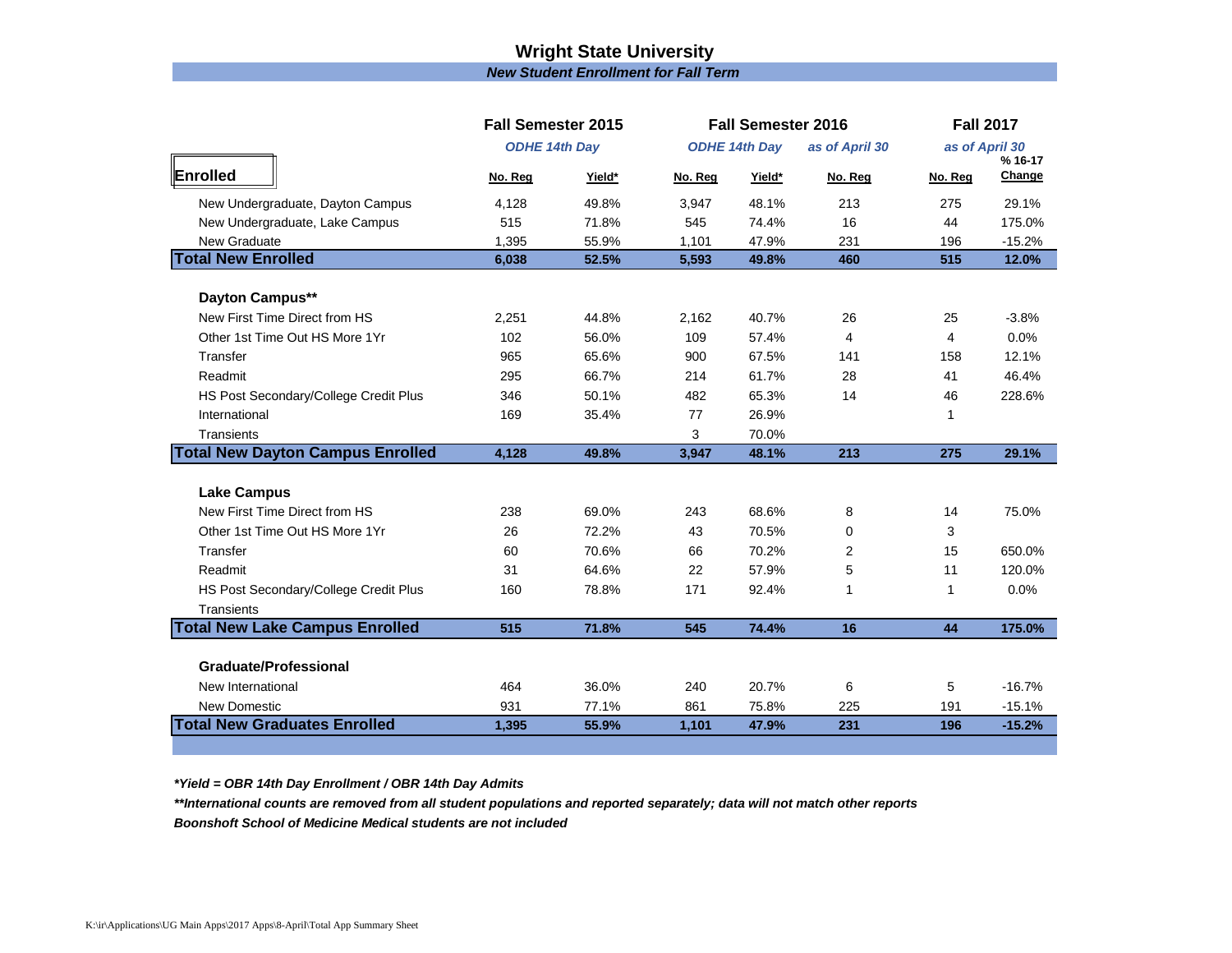#### **Wright State University - Dayton Campus**

Fall 2017 Applications as of April 30, 2017

5% decrease (439) in ALL **NEW UNDERGRADUATE** APPLICATIONS **|** 6% increase (338) in ALL NEW UNDERGRADUATE ADMITS 9% decrease (614) in **NEW DIRECT FROM HIGH SCHOOL** STUDENTS APPLICATIONS **|** 1% increase (56) in NEW DIRECT FROM HIGH SCHOOL STUDENTS ADMITS

40% decrease (113) in ALL NEW UNDERGRADUATE **INTERNATIONAL** APPLICATIONS **|** 43% decrease (49) in ALL NEW UNDERGRADUATE INTERNATIONAL ADMITS 14% decrease (170) in **TRANSFER** STUDENTS APPLICATIONS **|** 20% increase (95) in TRANSFER STUDENTS ADMITS

|                                  |             |             | <b>New Direct From High School Applications</b> |           |          |                     |          | All New Undergraduate Applications |             |                   |           |          |                     |          |
|----------------------------------|-------------|-------------|-------------------------------------------------|-----------|----------|---------------------|----------|------------------------------------|-------------|-------------------|-----------|----------|---------------------|----------|
|                                  | Completed   | Incomplete  |                                                 |           |          |                     |          | Completed                          | Incomplete  |                   |           |          |                     |          |
|                                  | <u>Apps</u> | <b>Apps</b> | <b>Total Apps</b>                               | % of Apps | % Change | <b>Total Admits</b> | % Change | <u>Apps</u>                        | <b>Apps</b> | <b>Total Apps</b> | % of Apps | % Change | <b>Total Admits</b> | % Change |
| Raj Soin College of Business     | 505         | 107         | 612                                             | 10%       | $-22%$   | 487                 | $-10%$   | 632                                | 177         | 809               | 10%       | $-19%$   | 609                 | $-3%$    |
| College of Education & H.S.      | 410         | 100         | 510                                             | 9%        | $-15%$   | 387                 | $-8%$    | 489                                | 173         | 662               | 8%        | $-19%$   | 463                 | $-10%$   |
| College of Nursing & Health      | 695         | 139         | 834                                             | 14%       | $-3%$    | 674                 | 14%      | 789                                | 226         | 1,015             | 12%       | $-7%$    | 767                 | 13%      |
| College of Engineering & C.S.    | 761         | 112         | 873                                             | 15%       | $-19%$   | 750                 | $-14%$   | 891                                | 192         | 1,083             | 13%       | $-19%$   | 870                 | $-10%$   |
| College of Liberal Arts          | 1070        | 217         | 1,287                                           | 22%       | $-10%$   | 1,039               | 3%       | 1,301                              | 344         | 1,645             | 20%       | $-8%$    | 1,261               | 7%       |
| College of Science & Mathematics | 774         | 145         | 919                                             | 15%       | $-12%$   | 754                 | $-2%$    | 903                                | 225         | 1.128             | 14%       | $-12%$   | 869                 | 0.3%     |
| Undecided                        | 773         | 161         | 934                                             | 16%       | 17%      | 750                 | 29%      | 1190                               | 791         | 1,981             | 24%       | 43%      | 1,125               | 50%      |
| Non-Degree                       |             |             |                                                 |           |          |                     |          | 22                                 |             | 32                | 0.4%      | $-68%$   | 22                  | $-62%$   |
| Total                            | 4.988       | 981         | 5,969                                           | 100%      | $-9%$    | 4.841               | 1%       | 6.217                              | 2.138       | 8,355             | 100%      | $-5%$    | 5,986               | 6%       |

#### **Applications by Intended College**

#### **Applications by Region\***

|                               |             |             | <b>New Direct From High School Applications</b> |           |          |                     |          | All New Undergraduate Applications |                        |                   |           |        |                         |          |
|-------------------------------|-------------|-------------|-------------------------------------------------|-----------|----------|---------------------|----------|------------------------------------|------------------------|-------------------|-----------|--------|-------------------------|----------|
|                               | Completed   | Incomplete  |                                                 |           |          |                     |          |                                    | Completed   Incomplete |                   |           |        |                         |          |
|                               | <u>Apps</u> | <u>Apps</u> | <b>Total Apps</b>                               | % of Apps | % Change | <b>Total Admits</b> | % Change | <u>Apps</u>                        | <b>Apps</b>            | <b>Total Apps</b> | % of Apps |        | % Change   Total Admits | % Change |
| <b>Raider Country</b>         | 2,783       | 435         | 3,218                                           | 54%       | $-5%$    | 2.742               | 4%       | 3.777                              | 1,358                  | 5,135             | 61%       | 16%    | 3,674                   | 18%      |
| Cincinnati/Columbus/Cleveland | 860         | 299         | .159                                            | 19%       | $-20%$   | 785                 | $-11%$   | 908                                | 370                    | 1,278             | 15%       | $-18%$ | 829                     | $-11%$   |
| <b>Other Ohio Counties</b>    | 882         | 144         | 1026                                            | 17%       | $-0.8%$  | 869                 | 10%      | 959                                | 211                    | 1,170             | 14%       | $-1\%$ | 940                     | 10%      |
| Out of State/Country          | 463         | 103         | 566                                             | 9%        | $-20%$   | 445                 | $-4%$    | 573                                | 199                    | 772               | 9%        | $-53%$ | 543                     | $-26%$   |
| Total                         | 4.988       | 981         | 5,969                                           | 100%      | $-9%$    | 4.841               | 1%       | 6.217                              | 2.138                  | 8,355             | 100%      | -5%    | 5.986                   | 6%       |

### **Applications by Intended College-Transfer & International**

|                                  |             |             |                   | <b>Transfer Applications</b> |        |                         |          | <b>International UG Applications</b> |             |                   |           |        |                         |          |
|----------------------------------|-------------|-------------|-------------------|------------------------------|--------|-------------------------|----------|--------------------------------------|-------------|-------------------|-----------|--------|-------------------------|----------|
|                                  | Completed   | Incomplete  |                   |                              |        |                         |          | Completed                            | Incomplete  |                   |           |        |                         |          |
|                                  | <u>Apps</u> | <b>Apps</b> | <b>Total Apps</b> | % of Apps                    |        | % Change   Total Admits | % Change | <b>Apps</b>                          | <b>Apps</b> | <b>Total Apps</b> | % of Apps |        | % Change   Total Admits | % Change |
| Raj Soin College of Business     | 90          | 52          | 142               | 14%                          | -8%    | 86                      | 34%      | 11                                   |             | 28                | 17%       | $-35%$ |                         | $-33%$   |
| College of Education & H.S.      | 52          | 64          | 116               | 11%                          | $-33%$ | 50                      | $-35%$   |                                      |             |                   | 2%        | 0%     |                         | $-100%$  |
| College of Nursing & Health      | 75          | 65          | 140               | 14%                          | $-26%$ | 75                      | 15%      |                                      |             |                   | 4%        | 75%    |                         | $-50%$   |
| College of Engineering & C.S.    | 76          | 67          | 143               | 14%                          | $-16%$ | 72                      | 20%      | 29                                   | 33          | 62                | 37%       | $-36%$ | 21                      | $-16%$   |
| College of Liberal Arts          | 171         | 100         | 271               | 26%                          | 3%     | 165                     | 38%      | 11                                   | 10          | 21                | 13%       | 31%    |                         | 33%      |
| College of Science & Mathematics | 94          | 64          | 158               | 15%                          | $-13%$ | 86                      | 34%      |                                      |             | 18                | 11%       | $-10%$ |                         | $-56%$   |
| Undecided                        | 28          | 28          | 56                | 5%                           | $-11%$ | 28                      | 65%      |                                      |             |                   | 1%        |        |                         |          |
| Non-Degree                       |             |             |                   |                              |        |                         |          | 22                                   |             | 27                | 16%       | $-72%$ | 22                      | $-62%$   |
| Total                            | 586         | 440         | 1,026             | 100%                         | $-14%$ | 562                     | 20%      | 82                                   | 86          | 168               | 100%      | -40%   | 64                      | -43%     |

\* **Raider Country**: Allen, Auglaize, Butler, Champaign, Clark, Clinton, Darke, Greene, Logan, Mercer, Miami, Montgomery, Preble, Shelby, Van Wert, Warren

 **Cincinnati/Columbus/Cleveland**: Hamilton, Franklin, Cuyahoga Counties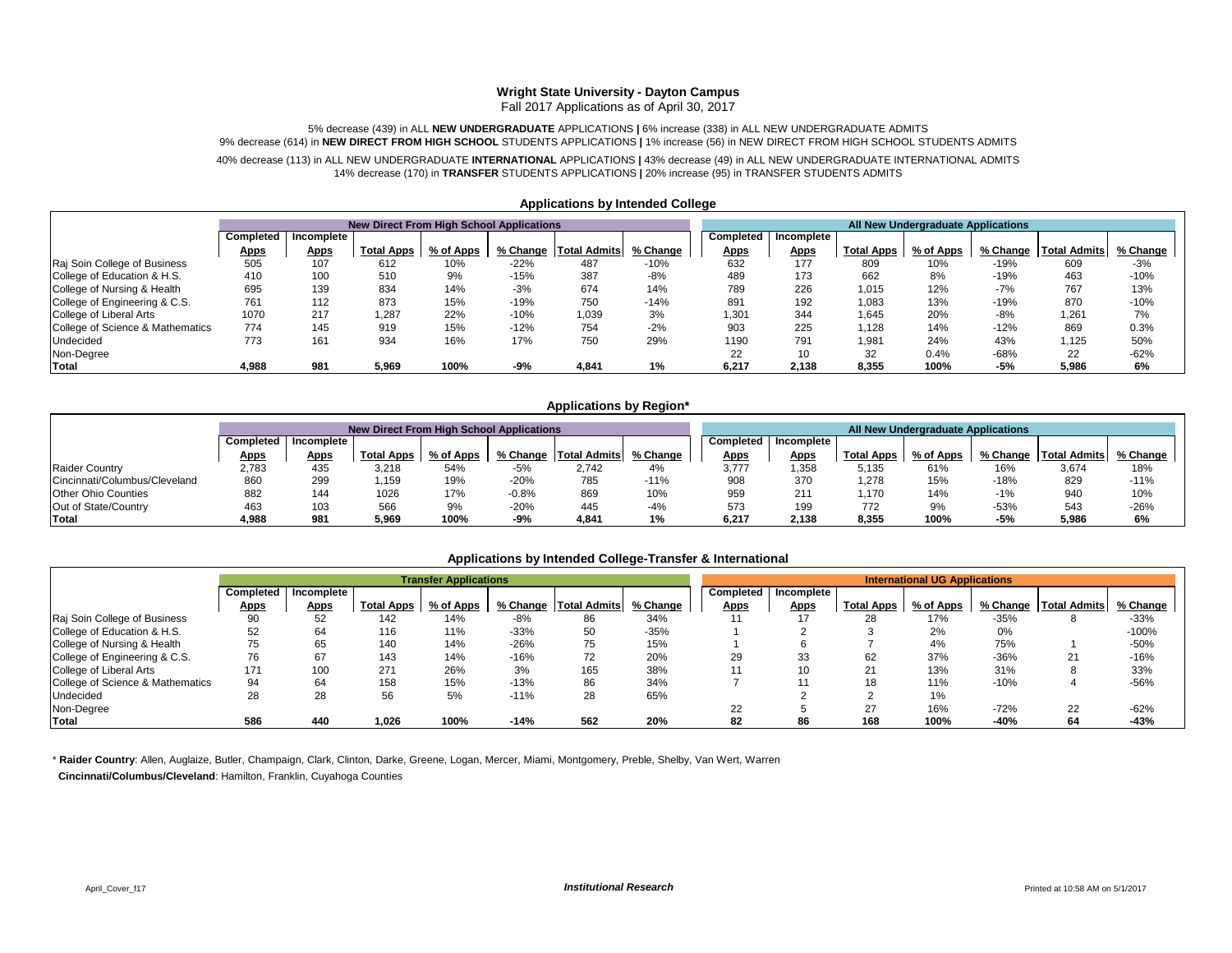### *Wright State University* **New Undergraduate Applications - Lake Campus\*\***

Fall 2017 Applications as of April 30, 2017

26% increase (153) in ALL NEW UNDERGRADUATE APPLICATIONS 53% increase (188) in ALL NEW UNDERGRADUATE ADMITS

|                                  | <b>Applications by Intended College</b> |                                  |            |           |          |                     |          |  |  |  |  |
|----------------------------------|-----------------------------------------|----------------------------------|------------|-----------|----------|---------------------|----------|--|--|--|--|
|                                  | <b>Completed</b><br><b>Apps</b>         | <b>Incomplete</b><br><b>Apps</b> | Total Apps | % of Apps | % Change | <b>Total Admits</b> | % Change |  |  |  |  |
| Raj Soin College of Business     | 44                                      | 10                               | 54         | 7%        | $-29%$   | 44                  | $-14%$   |  |  |  |  |
| College of Education & H.S.      | 75                                      | 17                               | 92         | 12%       | 74%      | 75                  | 142%     |  |  |  |  |
| College of Nursing & Health      | 82                                      | 14                               | 96         | 13%       | 50%      | 80                  | 63%      |  |  |  |  |
| College of Engineering & C.S.    | 53                                      | 8                                | 61         | 8%        | 7%       | 53                  | 33%      |  |  |  |  |
| College of Liberal Arts          | 40                                      | 14                               | 54         | 7%        | $-7%$    | 39                  | 30%      |  |  |  |  |
| College of Science & Mathematics | 21                                      | 8                                | 29         | 4%        | $-9%$    | 19                  | -5%      |  |  |  |  |
| Lake Campus-Associates/Tech      | 82                                      | 26                               | 108        | 14%       | 140%     | 82                  | 148%     |  |  |  |  |
| Undecided                        | 170                                     | 87                               | 257        | 34%       | 21%      | 152                 | 49%      |  |  |  |  |
| Total                            | 567                                     | 184                              | 751        | 100%      | 26%      | 544                 | 53%      |  |  |  |  |

|                          | <b>Applications by Student Population</b> |             |                   |           |          |                     |          |  |  |  |  |
|--------------------------|-------------------------------------------|-------------|-------------------|-----------|----------|---------------------|----------|--|--|--|--|
|                          |                                           |             |                   |           |          |                     |          |  |  |  |  |
|                          | Completed                                 | Incomplete  |                   |           |          |                     |          |  |  |  |  |
|                          | <b>Apps</b>                               | <b>Apps</b> | <b>Total Apps</b> | % of Apps | % Change | <b>Total Admits</b> | % Change |  |  |  |  |
| New Direct from HS       | 392                                       | 64          | 456               | 61%       | 31%      | 390                 | 47%      |  |  |  |  |
| IOut of HS More than 1YR | 21                                        | 12          | 33                | 4%        | 27%      | 21                  | 110%     |  |  |  |  |
| Transfer                 | 45                                        | 35          | 80                | 11%       | 45%      | 42                  | 133%     |  |  |  |  |
| Readmit                  | 16                                        |             | 17                | 2%        | 13%      | 16                  | 78%      |  |  |  |  |
| $CC+$                    | 93                                        | 71          | 164               | 22%       | 7%       | 75                  | 39%      |  |  |  |  |
| Transient                |                                           |             |                   | 0.1%      |          |                     |          |  |  |  |  |
| <b>Total</b>             | 567                                       | 184         | 751               | 100%      | 26%      | 544                 | 53%      |  |  |  |  |

|                               |                          |                           | <b>Applications by Region*</b> |           |          |                     |          |  |
|-------------------------------|--------------------------|---------------------------|--------------------------------|-----------|----------|---------------------|----------|--|
|                               | Completed<br><b>Apps</b> | Incomplete<br><b>Apps</b> | <b>Total Apps</b>              | % of Apps | % Change | <b>Total Admits</b> | % Change |  |
| <b>Raider Country</b>         | 480                      | 146                       | 626                            | 83%       | 75%      | 457                 | 72%      |  |
| Cincinnati/Columbus/Cleveland | 16                       |                           | 23                             | 3%        | 64%      | 16                  | 129%     |  |
| Other Ohio Counties           | 25                       |                           | 32                             | 4%        | 52%      | 25                  | 213%     |  |
| Out of State/Unknown          | 46                       | 24                        | 70                             | 9%        | $-66%$   | 46                  | $-39%$   |  |
| <b>Total</b>                  | 567                      | 184                       | 751                            | 100%      | 26%      | 544                 | 53%      |  |

\* **Raider Country**: Allen, Auglaize, Butler, Champaign, Clark, Clinton, Darke, Greene, Logan, Mercer, Miami, Montgomery, Preble, Shelby, Van Wert, Warren

 **Cincinnati/Columbus/Cleveland**: Hamilton, Franklin, Cuyahoga Counties

*\*\* Data includes direct from high school students, students out of high school more than a year, readmits, transfers, and new students applying for the CC+ program*